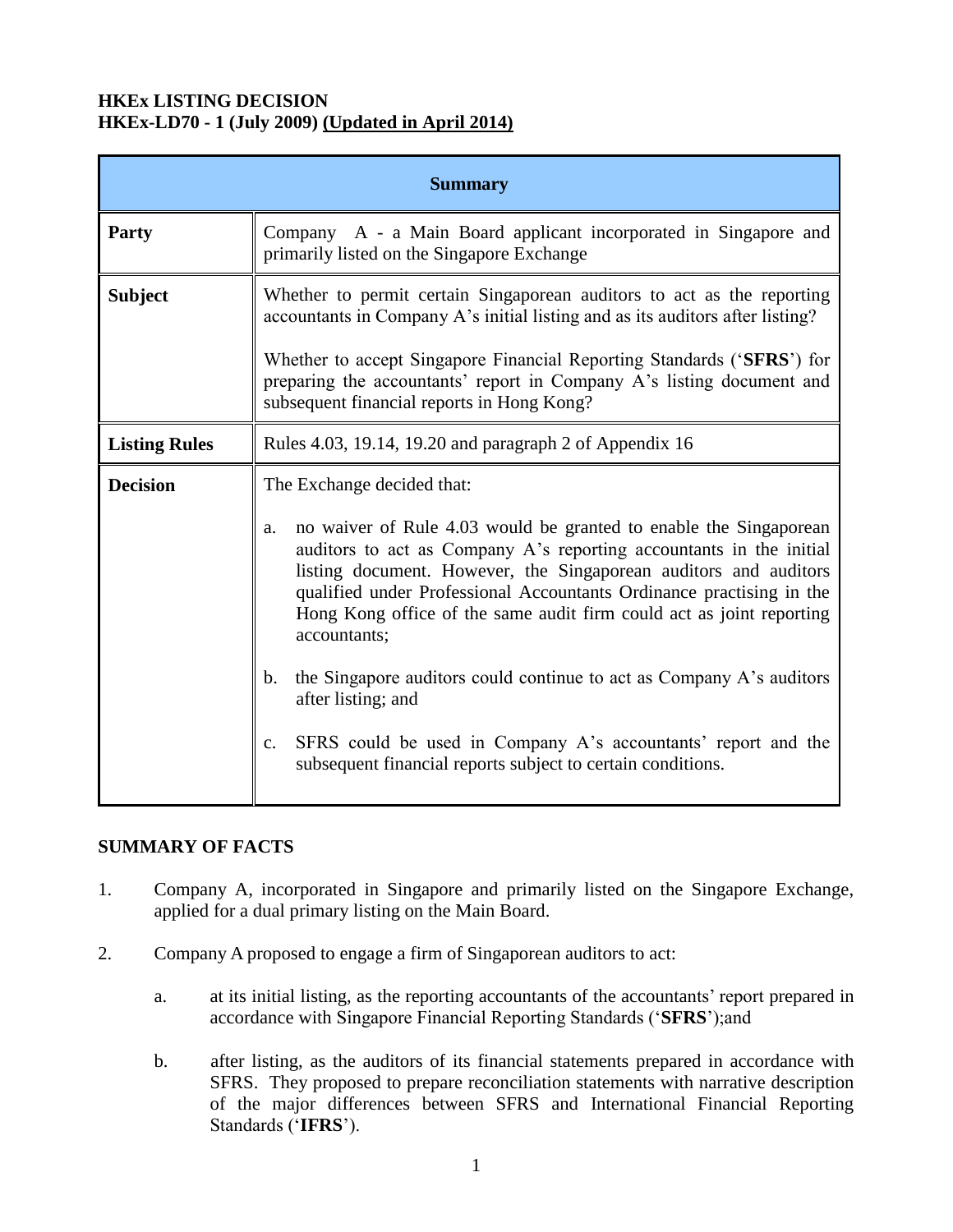## **THE ISSUE RAISED FOR CONSIDERATION**

- 3. Whether to permit certain Singaporean auditors to act as the reporting accountants in Company A's initial listing on the Exchange and as its auditors after listing?
- 4. Whether to accept Singapore Financial Reporting Standards ('**SFRS**') for preparing the accountants' report in Company A's listing document and subsequent financial reports in Hong Kong?

# **APPLICABLE LISTING RULES ACCOUNTING STANDARDS OR PRINCIPLE**

### *Accountants' Report*

- 5. Rule 4.03 requires all accountants' reports to be prepared by certified public accountants who are qualified under the Professional Accountants Ordinance for appointment as auditors of a company and who are independent both of the issuer and of any other company concerned to the same extent as that required of an auditor under the Companies Ordinance  $\frac{1}{n}$  and in accordance with the requirements on independence issued by the Hong Kong Institute of Certified Public Accountants ('**HKICPA**').
- 6. Rule 4.08(3) requires the accountants' report to state that it has been prepared according to the Auditing Guideline – Prospectuses and the reporting accountant (Statement 3.340) issued by HKICPA. Rule 19.13 states that the accountants' report will normally be required to conform to the accounting standards requirements set out in rules 4.11 to 4.13. Rules 4.11 to 4.13 require an accountants' report to conform to Hong Kong Financial Reporting Standards ('**HKFRS**') or IFRS.
- 7. In the case of an overseas issuer seeking a primary listing where the Exchange allows a report to be drawn up otherwise than in conformity with HKFRS or IFRS, Rule 19.14 requires the report to conform to accounting standards acceptable to the Exchange. In those cases the Exchange will normally require the report to contain a statement of the financial effect of the material differences (if any) from either HKFRS or IFRS.

# *Annual Reports and Interim Reports*

- 8. Rule 19.20 requires the annual reports of an overseas issuer whose primary listing is or is to be on the Exchange to be audited by a practising firm of accountants *either* qualified under the Professional Accountants Ordinance *or* acceptable to the Exchange with an international name and reputation and which must be a member of a recognized body of accountants.
- 9. Notes 2.1 and 2.4 to paragraph 2 of Appendix 16 state that the annual accounts must conform to either HKFRS or IFRS and, if the overseas issuer's secondary listing is on the Exchange, it may prepare annual accounts under Generally Accepted Accounting Principles in the United States of America ('**US GAAP**').

 $\overline{a}$ 1 Retitled as the Companies Ordinance (Cap. 622) with effect from March 2014 *(Updated in April 2014)*.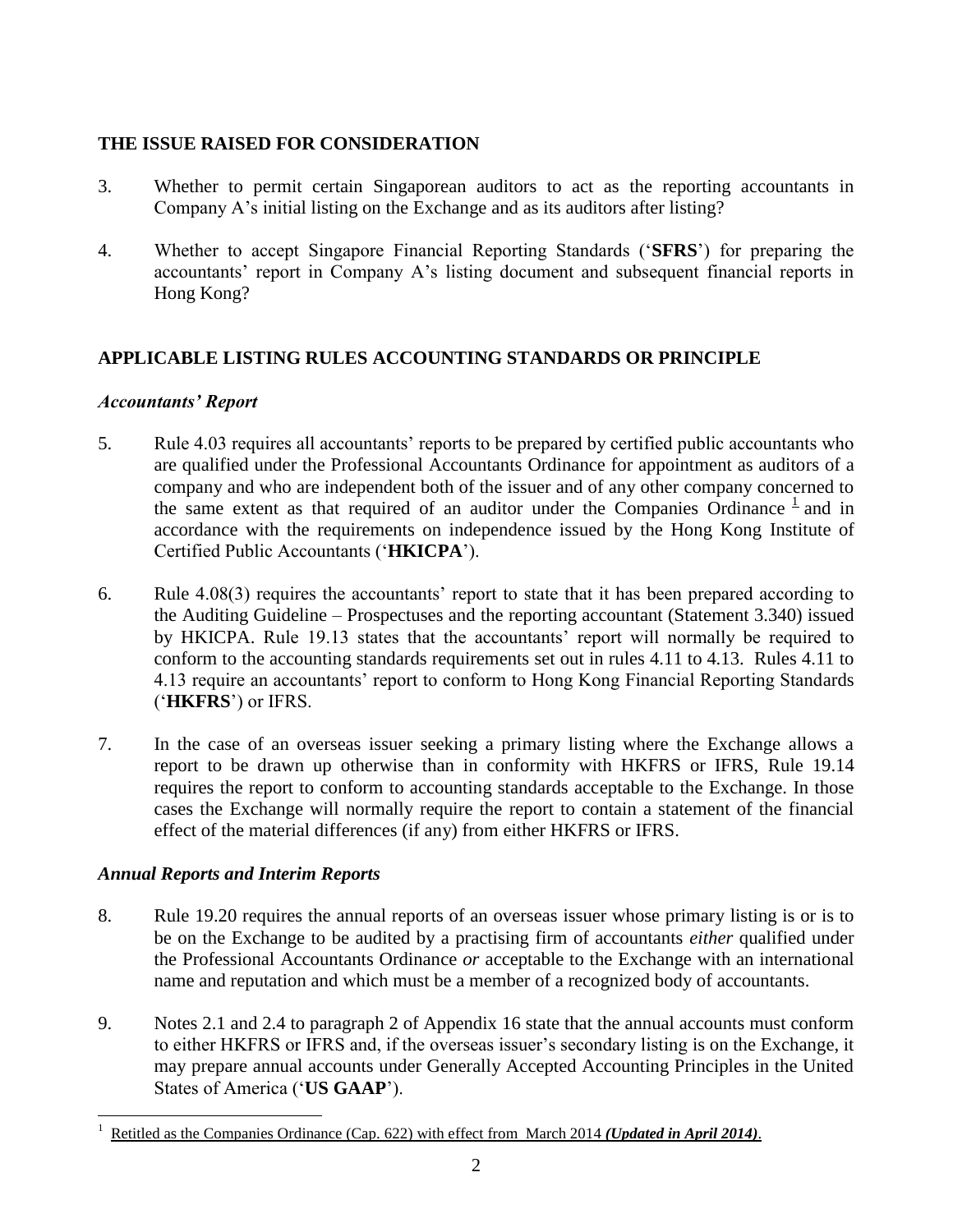- 10. Note 2.6 to paragraph 2 of Appendix 16 states that where the Exchange, in exceptional circumstances, allows the annual accounts of an overseas issuer to be drawn up otherwise than in conformity with either of the standards referred to in Note 2.1, the Exchange will normally require the annual accounts to contain a statement of the financial effect of the material differences (if any) from either of the accounting standards referred to in Note 2.1.
- 11. Paragraph 38 of Appendix 16 states that, except where a change in accounting policy is required by an accounting standard issued during the interim period, an issuer must prepare its interim report in accordance with the same accounting standards that it adopted in the preparation of its most recent published annual financial statements or for a newly listed company in its prospectus.

## **THE ANALYSIS**

- 12. The Exchange has not permitted auditors not qualified under the Professional Accountants Ordinance to act as the reporting accountants of an applicant seeking a primary listing.
- 13. In the cases below, the Exchange has accepted alternative accounting standards and auditor qualifications for accountants' reports in listing documents and other financial statements.

#### *Case 1*

- 14. The Exchange allowed a secondary issuer incorporated in Canada whose shares are primarily listed on the Toronto Stock Exchange to:
	- a. adopt the generally accepted accounting principles in Canada ('**Canadian GAAP**') for preparing the applicant's financial statements, subject to the inclusion of a statement of the financial effect of the material differences between Canadian GAAP and US GAAP which is one of the acceptable accounting standards for secondary issuers under Rule 19.39; and
	- b. engage a Canadian audit firm to act as its reporting accountants for preparing the accountants' report in its initial listing document and subsequent annual and interim accounts.

#### *Case 2*

- 15. In this case, the applicant was listed on the London Stock Exchange when it applied for a dual primary listing in Hong Kong. It requested a waiver of Rule 4.03 to allow auditors of an international audit firm who were registered under the Institute of Chartered Accountants in England and Wales but were not qualified under the Professional Accountants Ordinance to act as reporting accountants for its proposed listing in Hong Kong. The UK auditors did not have experience as reporting accountants in new listing applications on the Exchange.
- 16. The Exchange did not consider it appropriate to grant a waiver of Rule 4.03 but accepted the UK auditors and auditors qualified under the Professional Accountants Ordinance practising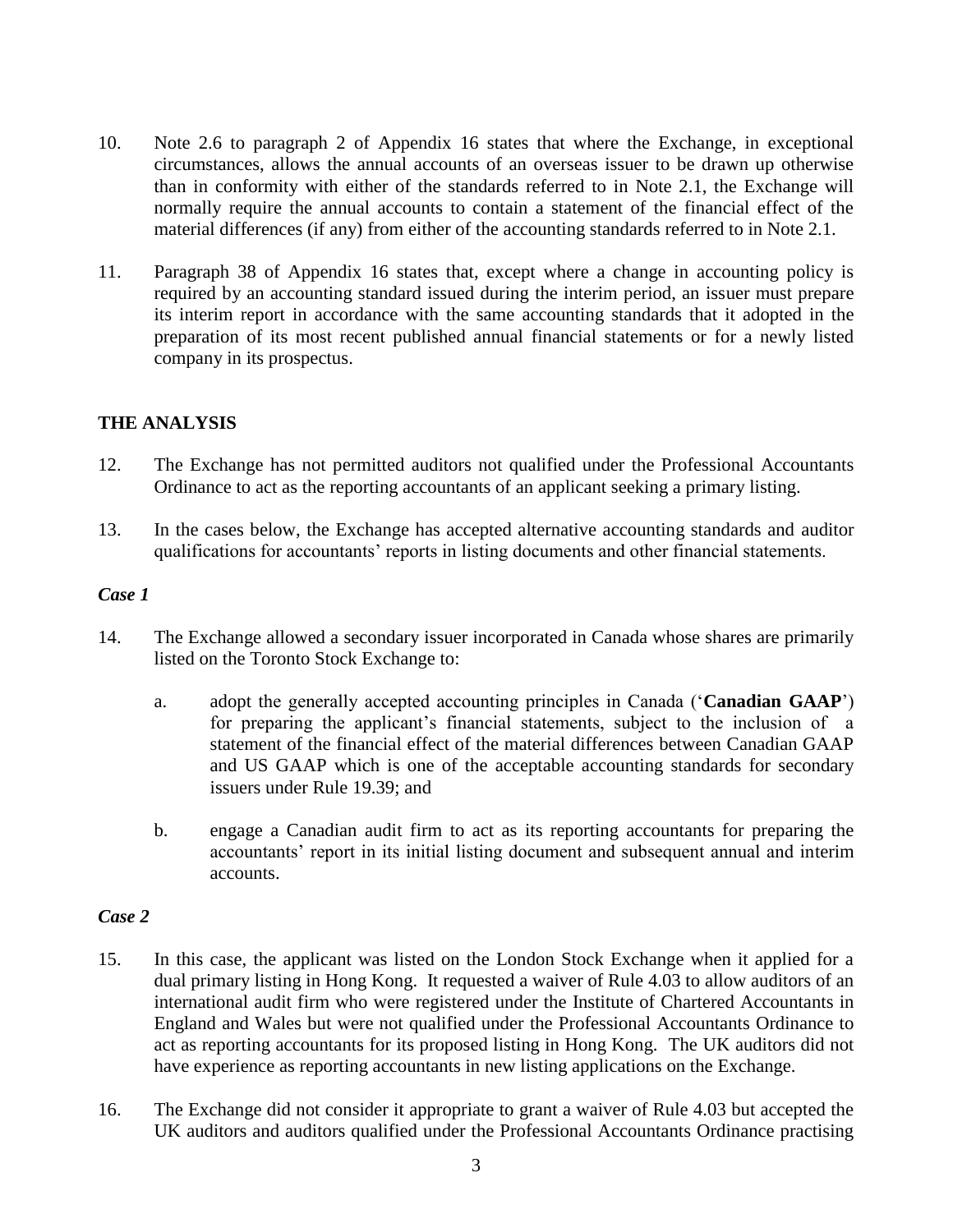in the Hong Kong office of the same audit firm to act as joint reporting accountants.

- 17. As the UK auditors were from a firm with an international name and reputation which was a member of a recognised body of accountants, the Exchange accepted them to act as the applicant's auditors to prepare its annual accounts after listing.
- 18. Furthermore, the Exchange allowed the applicant to present its financial statements under the generally accepted accounting practice in the United Kingdom ('**UK GAAP**') in its accountants' report and subsequent annual and interim accounts, subject to the inclusion of a statement of the financial effect of the material differences between UK GAAP and HKFRS (previously Generally Accepted Accounting Practice in Hong Kong).

## *Listing Decision HKEx-LD38-2*

- 19. HKEx-LD38-2 reports a case where the applicant applied for a primary listing on the Main Board and a listing on the New York Stock Exchange. The Exchange allowed it to adopt US GAAP for preparing the accountants' reports subject to the inclusion of a reconciliation statement in its listing document and annual financial statements in a form which would facilitate investors' understanding of its financial performance for so long as it remained listed on the New York Stock Exchange.
- 20. Subsequent to HKEx-LD38-2, the Exchange allowed another Main Board applicant who applied for a primary listing on the Exchange and a simultaneous listing on NASDAQ to adopt US GAAP in its accountants' report and subsequent financial reports.

### *Factual Consideration*

- 21. The qualification requirements of auditors for preparing annual accounts are less prescriptive in that the auditors need not be qualified under the Professional Accountants Ordinance (see Rule 19.20). As the Singaporean auditors were from a reputable firm of auditors which was a member of an internationally recognised accounting body, the Exchange would accept their appointment as Company A's auditors for preparing annual accounts.
- 22. However, a waiver of Rule 4.03 would be required to enable them to act as the reporting accountants in Company A's listing document. In determining whether a waiver should be granted, the Exchange took into consideration that:
	- a. the Exchange has not granted the requested waiver to any applicant seeking a primary listing in Hong Kong;
	- b. the Singaporean auditors in question did not have experience to act as reporting accountants in new listing applications on the Exchange.
- 22. In determining whether to accept SFRS in the accountants' report and subsequent financial reports, the Exchange considered the circumstances of Company A, in particular, that:
	- a. Company A's listing on the Singapore Exchange and the consistent use of SFRS in financial reporting which would be subject to review and supervision of the Singapore Exchange;